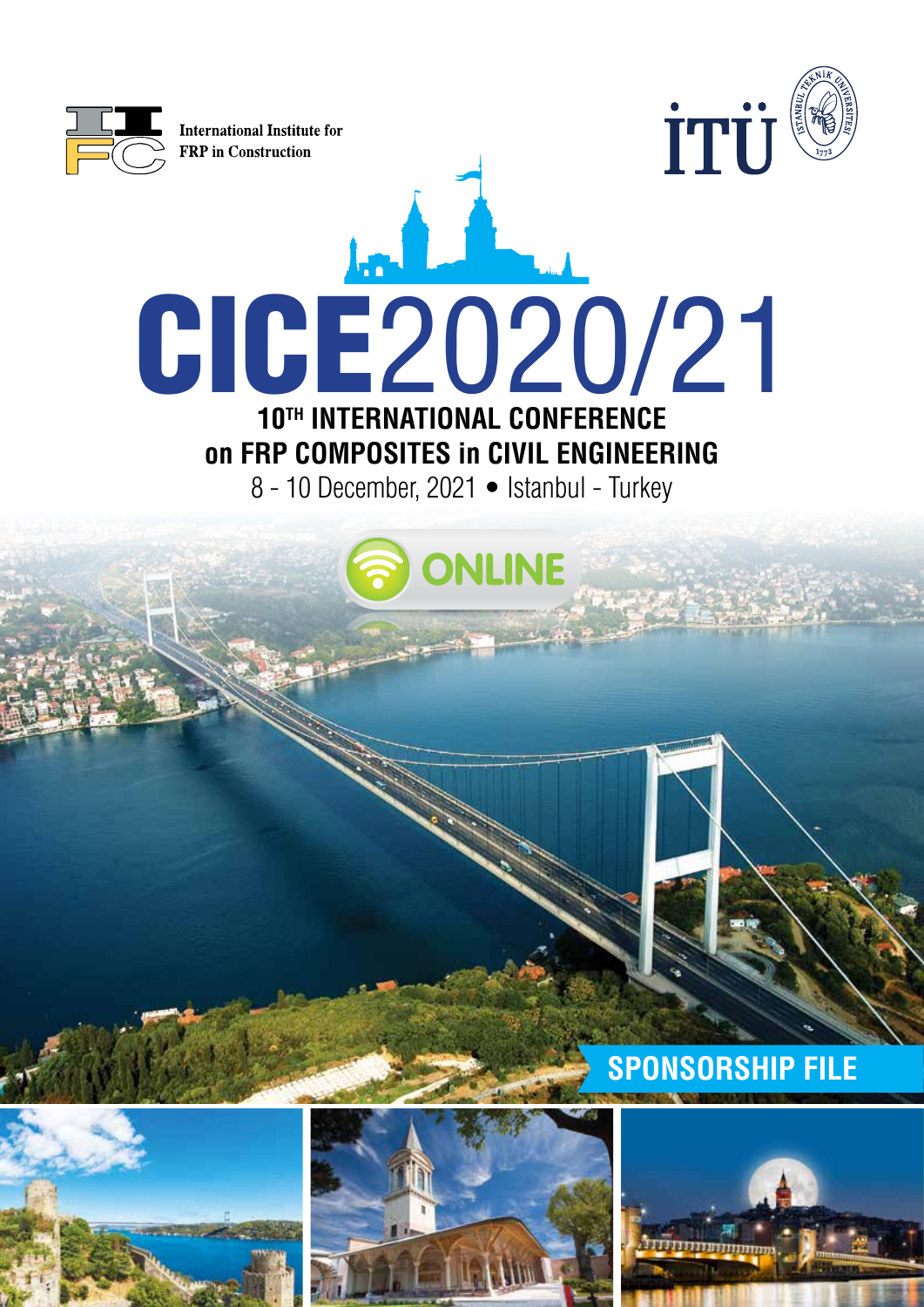

**10TH INTERNATIONAL CONFERENCE on FRP COMPOSITES in CIVIL ENGINEERING** 8 - 10 December, 2021 • Istanbul - Turkey

**CICE**2020/21 8 ONLINE

**GENERAL INFORMATION**

### **DATE and PLACE**

8 - 10 December, 2021 • Istanbul

### **CONTACT SCIENTIFIC SECRETARIAT**

İTÜ Ayazağa Kampüsü, Maslak 34469 Sarıyer / İstanbul scientific@cice2020.org



#### **Dekon Congress & Tourism**

**Address :** Sultan Selim Mah. Hümeyra Sok. No.12 34415 Seyrantepe Kağıthane - İstanbul **Phone** : +90-212 347 63 00 **Fax :** +90-212 347 63 63 **E-mail :** sponsorship@cice2020.org **Website :** www.cice2020.org

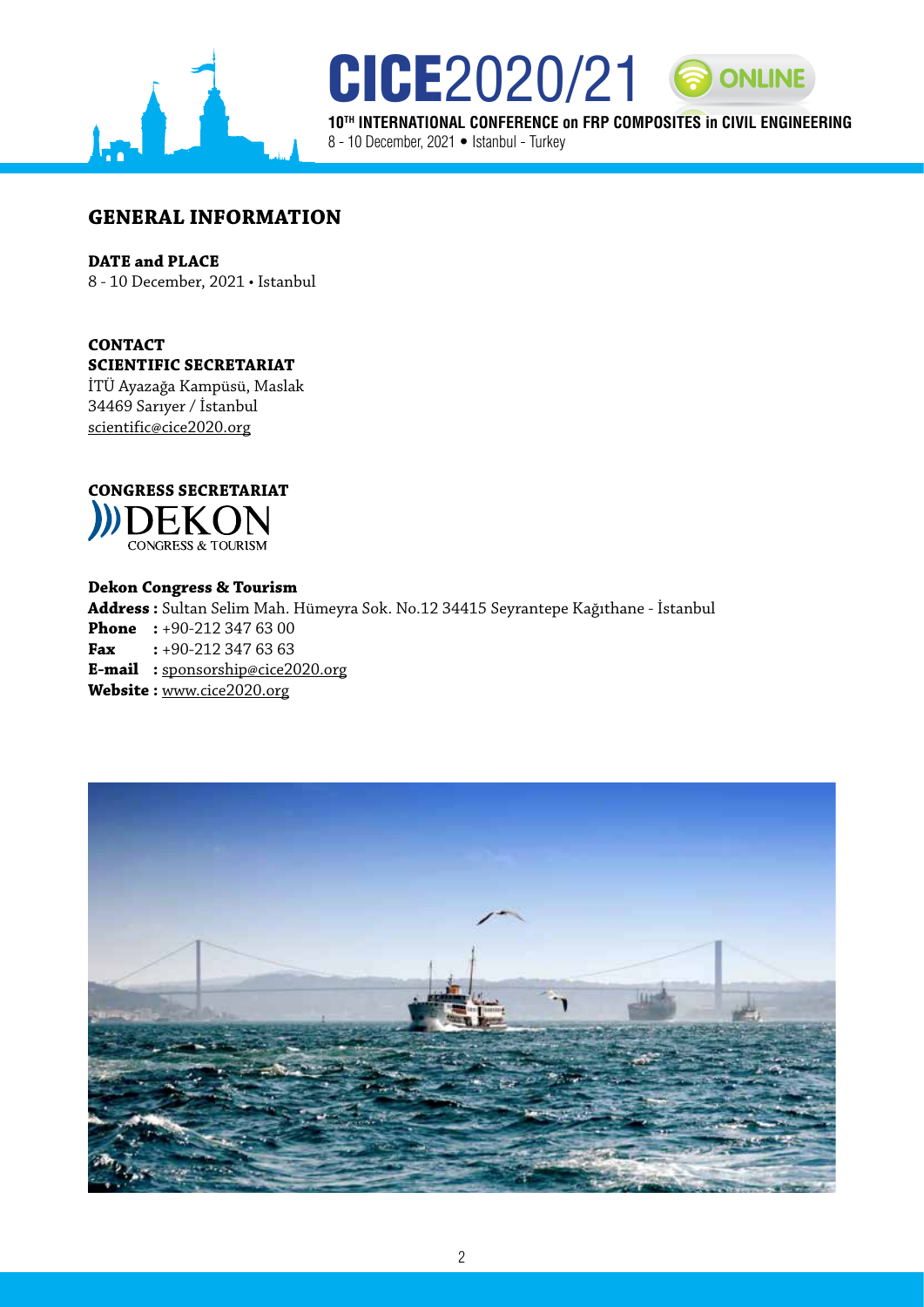# **10TH INTERNATIONAL CONFERENCE on FRP COMPOSITES in CIVIL ENGINEERING**

8 - 10 December, 2021 • Istanbul - Turkey

CICE2020/21

# **2. SPONSORSHIP LEVELS**

**ONLINE** 

# **PLATINUM SPONSORSHIP 5.000 EURO**

- Web link and logo placing under the name of "Platinum Sponsor" on conference web page
- Right to have 1 full page advertisement in the Program Book
- Right to have 1 full page advertisement in the Proceeding Book
- Company advertisement movie (36 min. in total) to be shown in the main meeting room
- Right to have company logo in the main meeting room
- Free registration of 8 company staff, except of the accommodation and the other optional services

# **GOLD SPONSORSHIP 3.000 EURO**

- Web link and logo placing under the name of "Gold Sponsor" on conference web page
- Right to have 1/2 page advertisement in the Program Book
- Right to have 1/2 page advertisement in the Proceeding Book
- Company advertisement movie (18 min. in total) to be shown in the main meeting room
- Right to have company logo in the main meeting room
- Free registration of 6 company staff, except of the accommodation and the other optional services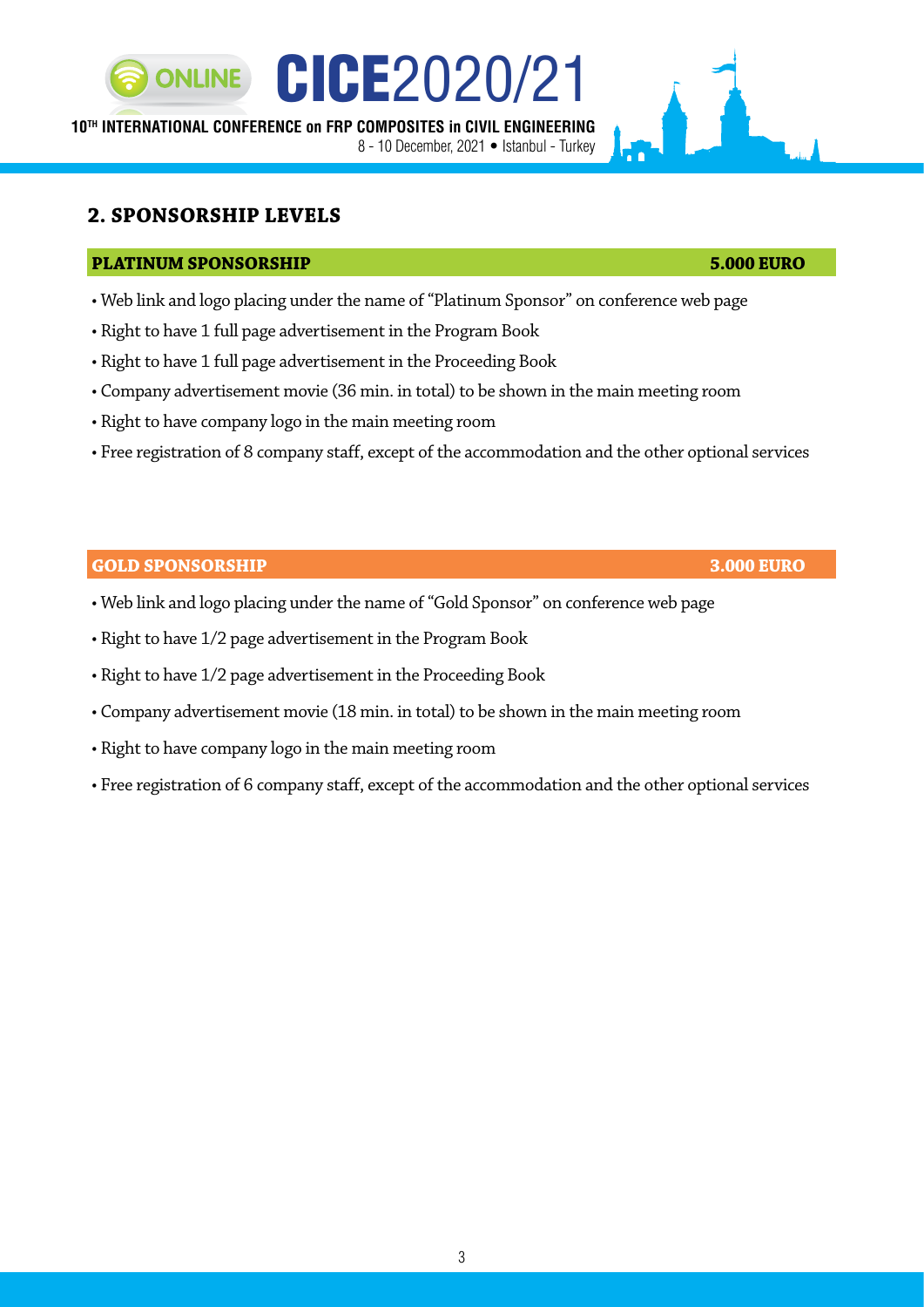## **SILVER SPONSORSHIP 2.000 EURO**

- Web link and logo placing under the name of "Silver Sponsor" on conference web page
- Right to have 1/4 page advertisement in the Program Book
- Right to have 1/4 page advertisement in the Proceeding Book
- Company advertisement movie (9 min. in total) to be shown in the main meeting room
- Right to have company logo in the breakout meeting rooms
- Free registration of 4 company staff, except of the accommodation and the other optional services

8 - 10 December, 2021 · Istanbul - Turkey

CICE2020/21

#### **BRONZE SPONSORSHIP 1.000 EURO**

- Web link and logo placing under the name of "Bronze Sponsor" on conference web page
- Right to have 1/4 page advertisement in the Program Book
- Right to have 1/4 page advertisement in the Proceeding Book
- Right to have company logo in the breakout meeting rooms
- Free registration of 2 company staff, except of the accommodation and the other optional services

**10TH INTERNATIONAL CONFERENCE on FRP COMPOSITES in CIVIL ENGINEERING**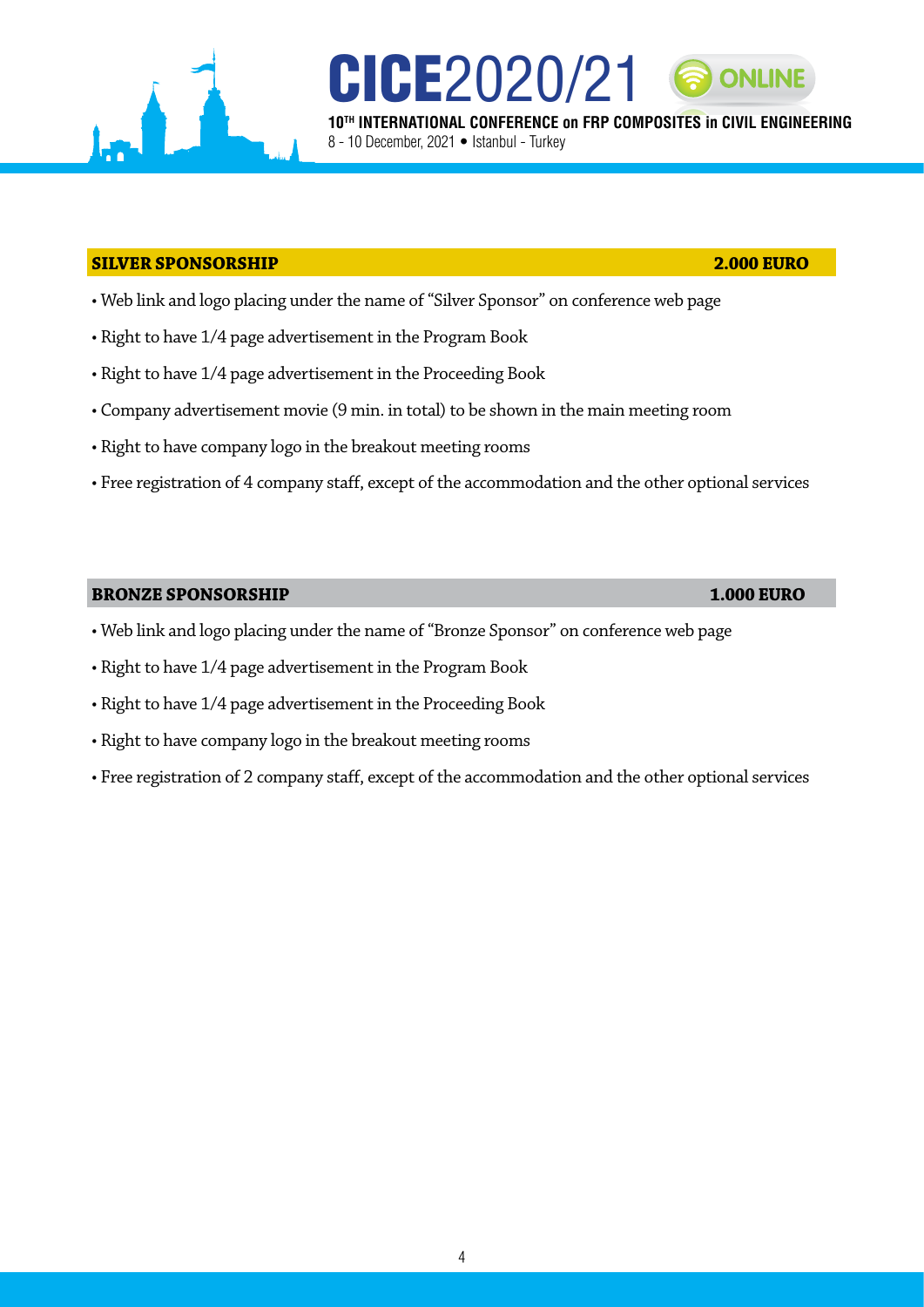

# **10TH INTERNATIONAL CONFERENCE on FRP COMPOSITES in CIVIL ENGINEERING**

8 - 10 December, 2021 • Istanbul - Turkey

#### **ORDER FORM**

**Please fill out the form and return it to Dekon Congress and Tourism via e-mail or fax. e-mail: sponsorship@cice2020.org Fax: + 90 212 347 63 63**

| <b>COMPANY DETAILS</b>    |                  |                   |             |              |  |
|---------------------------|------------------|-------------------|-------------|--------------|--|
| Name of the Company:      |                  |                   |             |              |  |
| Address:                  |                  |                   |             |              |  |
| Name/Surname(To Contact): |                  |                   |             |              |  |
| Telephone:<br>Fax:        |                  |                   |             |              |  |
| Mobile:<br>E-mail:        |                  |                   |             |              |  |
|                           |                  |                   |             |              |  |
| <b>SPONSORSHIP LEVELS</b> | <b>Booth No:</b> | <b>UNIT PRICE</b> | <b>UNIT</b> | <b>TOTAL</b> |  |
| 1. Platinum Package       |                  | 5.000 EURO        | 1           |              |  |
| 2. Diamond Package        |                  | 3.000 EURO        | 1           |              |  |
| 3. Gold Package           |                  | 2.000 EURO        | 1           |              |  |
| 4. Silver Package         |                  | 1.000 EURO        | 1           |              |  |

#### **PAYMENT FORM**

**By bank transfer** (Please contact DEKON Congress & Tourism by e-mail sponsorship@cice2020.org for bank account details)

**Bank Name** : T.Garanti Bank.A.S.

**Branch Name** : Bogazici Ticari Subesi (1666)

**Acc.Holder** : Dekon Kongre ve Turizm Hiz. A.S.

**IBAN (TL)** : TR85 0006 2001 6660 0006 2990 62

**IBAN (EUR)** : TR92 0006 2001 6660 0009 0937 97

**Swift Code** : TGBATRISXXX

#### **By Credit Card**

I hereby authorized DEKON Congress & Tourism to debit this credit card account for the total amount due **Euros.** Euros.



sterCard

| Name of Cardholder      |                                    |
|-------------------------|------------------------------------|
| Card Number (16 digits) |                                    |
| <b>Expiry Date</b>      |                                    |
| <b>CVC Number</b>       | (Last 3 digits on signature panel) |
|                         |                                    |
| Signature               |                                    |

5